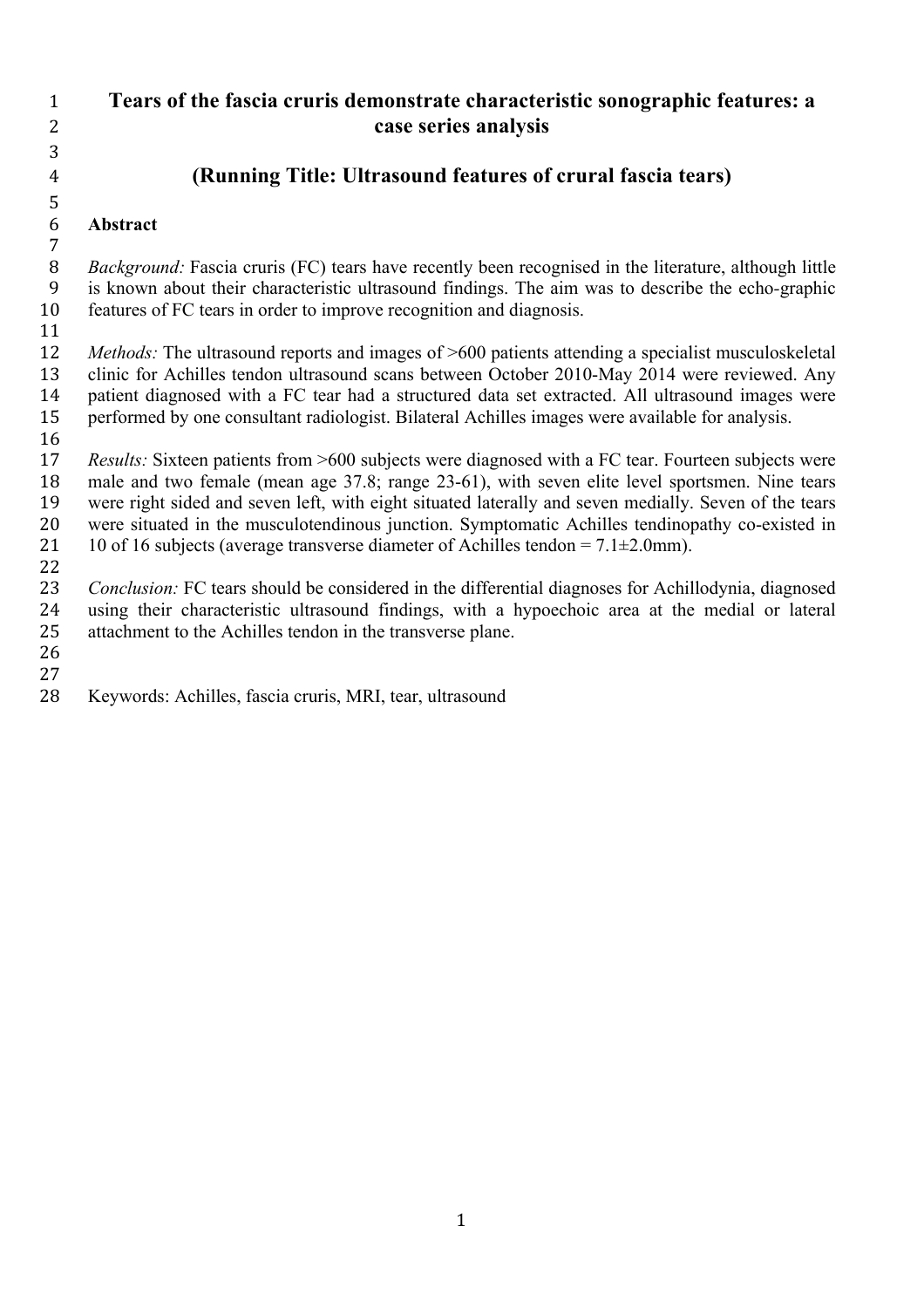#### **Introduction**

 The Achilles tendon is the largest tendon in the body consisting of fibres from both gastrocnemius and soleus, and is commonly injured, including Achilles tendinopathy, partial tears 33 and Achilles rupture.<sup>1,2</sup> The fascia cruris is connective tissue that splits the leg into its three 34 recognised muscular compartments: the anterior, posterior and lateral compartments.<sup>3</sup> Within the posterior compartment Stecco et al. (2013) have shown that the fascia cruris divides around the Achilles tendon to form the paratenon, which is then implicated in the production of pain in 37 tendinopathy, due to its high vascularity and innervation.<sup>4</sup> This is in contrast to work by Carmont et 38 al. (2011) who distinguished these as separate layers on dissection in some subjects.<sup>5</sup> It has also been shown that the fascia cruris is thickened in people with tendinopathy, with a mean of 1.30mm 40 versus 1.11mm in a normal subject.<sup>4</sup> The paratenon remains partially separated from the Achilles 41 tendon by loose connective tissue.<sup>4</sup>

 Ultrasound (US) and magnetic resonance imaging (MRI) are recognised as useful imaging techniques, when the clinical history and examination does not immediately distinguish the cause of 44 Achillodynia.<sup>2</sup> MRI can be used to distinguish the fascia cruris and paratenon, although the 45 paratenon can become difficult to distinguish near the calcaneal insertion point.<sup>4,6</sup> MRI can be used to measure the thickness of the fascia cruris and to detect tendinopathic changes within the Achilles 47 tendon.<sup>4,6</sup> Ultrasound has the advantage over MRI in that it can provide dynamic assessments of the tendon, has better soft tissue resolution and can establish the grade of neovascularisation present, 49 particularly important in tendinopathic subjects. $2,6$ 

 Until recently injuries to the fascia cruris had not been recognised as a cause of Achillodynia; indeed there is only one paper present in the literature describing a case series of nine 52 athletes with tears of the fascia cruris from the attachment to the paratenon and Achilles tendon.<sup>7</sup> The aim of our study was to enable musculoskeletal clinicians and radiologists to differentially diagnose fascia cruris tears, by analysing and describing a consecutive radiological case series of diagnosed patients diagnosed with a fascia cruris tear from a large long-term cohort of patients with Achillodynia.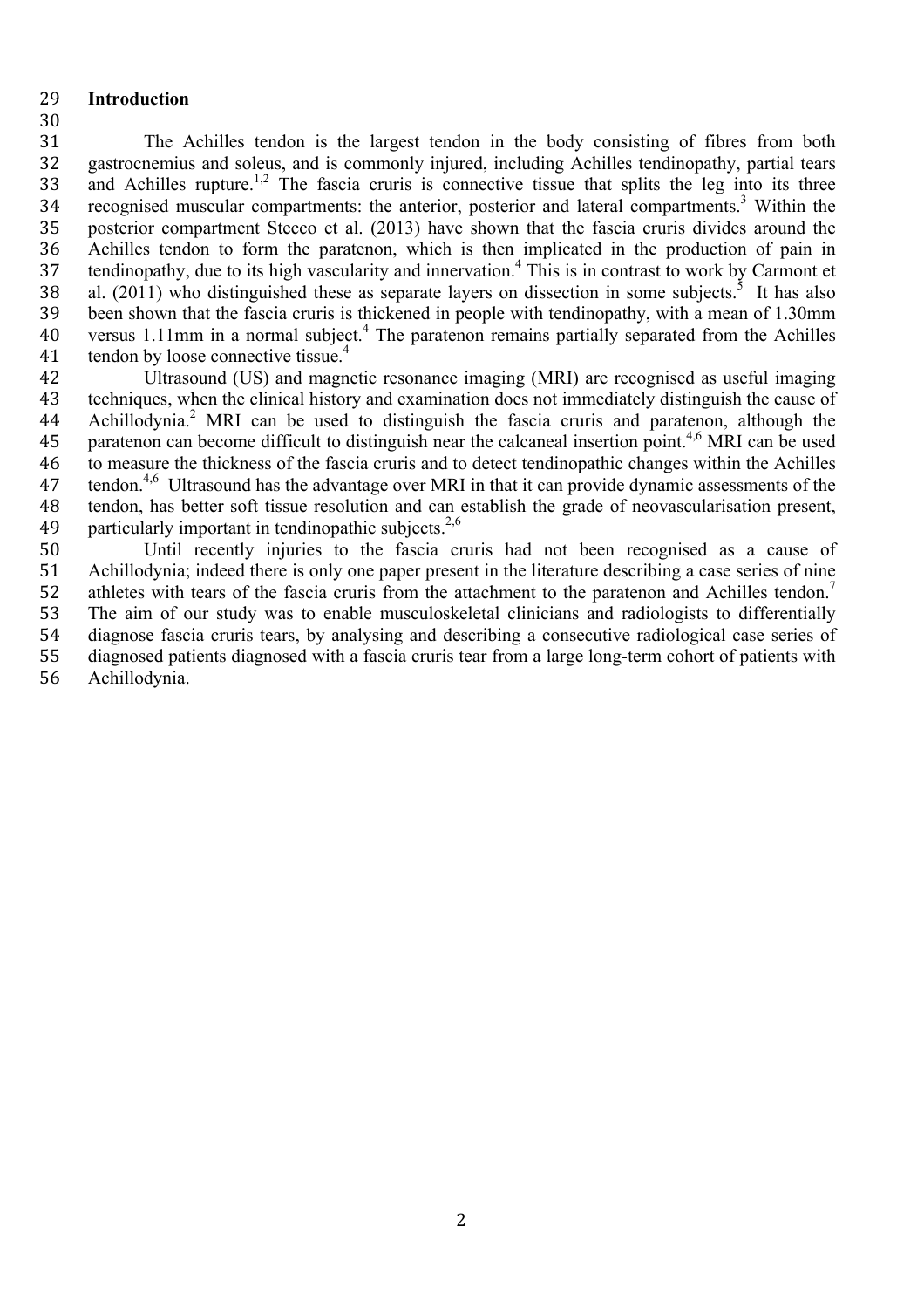#### **Materials and Methods**

- The ultrasound reports and images of all patients who attended the London Independent Hospital for Achilles tendon ultrasound scans between October 2010 and May 2014 were reviewed retrospectively. Patients were referred mainly for Achillodynia from a large referral base including sports medicine clinics, team doctors and physiotherapists. Any patient diagnosed in their ultrasound report as having a fascia cruris tear was identified in our database and the data extracted, including age, gender, level of sport participated in, size and positioning of tear. Any additional imaging techniques used for these subjects, such as MRI, were also obtained and reviewed. Ethical approval for this study was obtained from Queen Mary, University of London Ethics of Research 67 Committee. All work was carried out as per the standards described by Padulo et al.  $(2013)^8$
- 

## *Ultrasound Imaging*

 The ultrasound images reviewed were all performed by the same experienced musculoskeletal consultant radiologist (OC) with over 30 years' experience. The same ultrasound scanner was used throughout the study (Elegra, Siemens, Erlangen Germany). Patients attending for Achilles tendon scanning at the London Independent Hospital by OC are always scanned in the same position to allow for comparison at all-time points. The patients are placed in a long sitting position, with their hips flexed and externally rotated, their knees at 90° and their ankles in a neutral 76 position i.e. a seated frogs leg position.<sup>9</sup> A 13MHz ultrasound probe was used.

 A fascia cruris tear was identified if areas of hypoechoic changes at the medial or lateral attachment to the Achilles tendon in the transverse plane was seen, while the paratenon on the dorsal surface of the tendon was normal. A fascia cruris tear was most commonly viewed in transverse section and to enable the optimum view of the fascia the probe was titled, as per the 81 European Society of Musculoskeletal Radiology technical guidelines for examination of the ankle.<sup>9</sup> In the patients scanned, longitudinal and transverse static and dynamic video images were obtained for both Achilles to allow comparison between sides, alongside Power Doppler imaging. Data regarding maximal antero-posterior tendon diameter, shown by Fredberg et al. (2008) to be a reliable measure, and neovascularisation grading based on a Modified Ohberg scale were recorded 86 at the time of examination.<sup>10-12</sup> It was also noted on the report at the time of scanning if pain was precipitated by the pressure of the ultrasound probe (sonopalpation) at the area of change detected on ultrasound. Subjects were asked if they had Achilles tendinopathy symptoms alongside the pain from the tear, and data regarding this recorded. A multi-disciplinary team approach is used at the time of ultrasound scanning at this specialist musculoskeletal centre with at least one sports physician and consultant physiotherapist present alongside the consultant radiologist to allow discussions and confirmation of diagnoses. From this the data could then be extracted and direct comparisons made when reviewing images and reports

#### *Data analysis*

 All data extracted was coded to ensure confidentiality and anonymity in Microsoft Excel. SPSS version 20 was used for analysis of descriptive statistics. Images were also described qualitatively.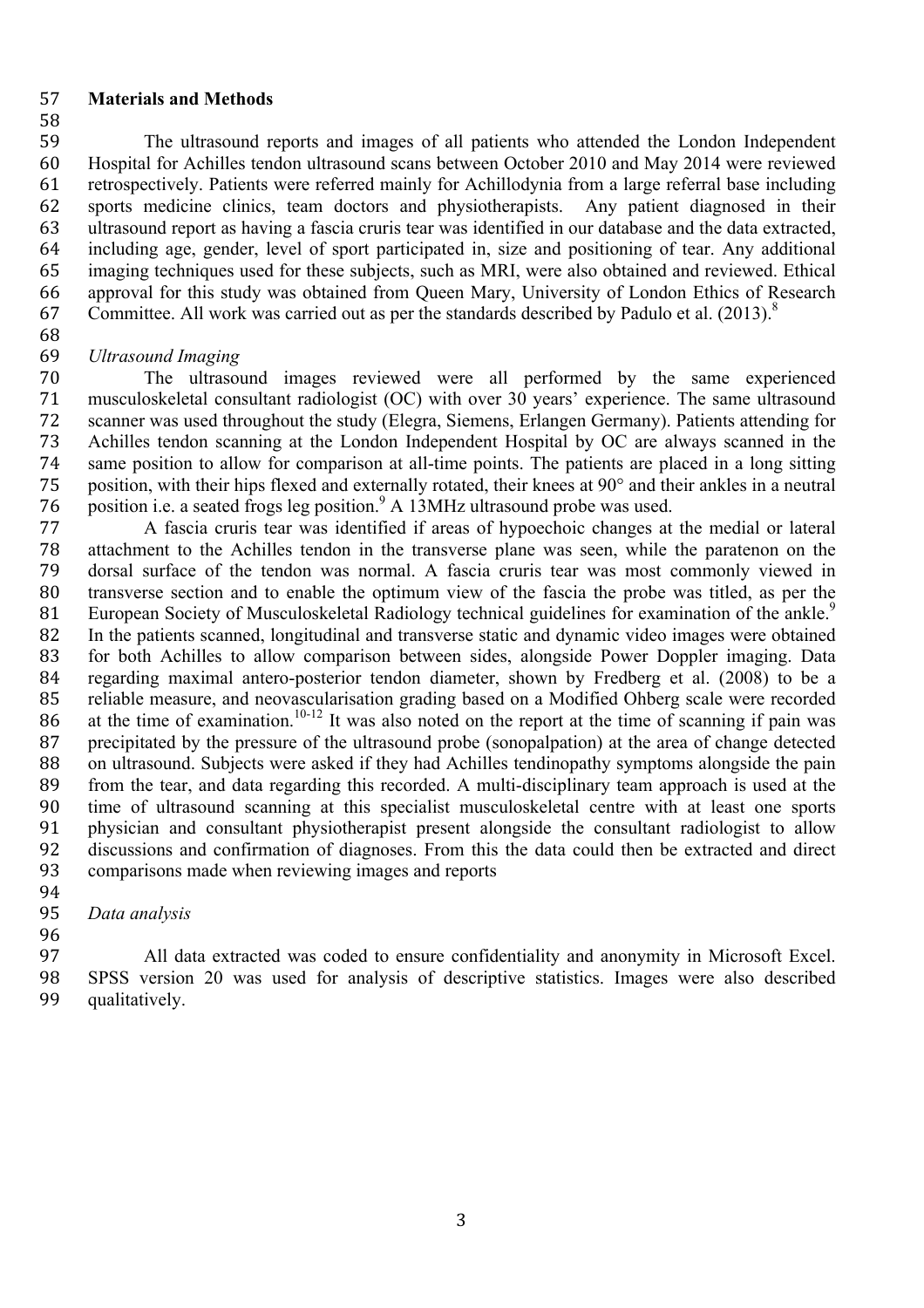## **Results**

 Sixteen patients diagnosed with a fascia cruris tear between October 2010 and May 2014 were extracted from a data set of over 600 subjects. There were fourteen males and two females (mean age 37.8 years, range 23-61), with seven elite level sportsmen. The patient characteristics can be seen in Table 1:

- *Table 1 about here*
- Ultrasound Findings
- 

 Table 2 shows the characteristics of the tears in the sixteen patients. There were nine right fascia cruris tears and seven left fascia cruris tears. Eight were situated laterally to the tendon and seven medial. Seven of the tears were in the musculotendinous junction, of which five were lateral and two medial. One patient (with a star below) was found to have both a large medial fascia cruris 115 tear and a lateral intratendinous tear, as described by Morton et al.(2013).<sup>13</sup> The mean transverse diameter of the Achilles tendon was 7.1±2.0mm. One of the tendon diameters fell close to the normal control value of 4.4mm, as reported by Leung and Griffth (2008), with a tendon diameter of 118 4.6mm.<sup>14</sup> All of the other tendon diameters were greater than 5.6mm, classified as tendinopathic by Leung and Griffth, with only two of the tendons (including the "normal" 4.6mm tendon) having a 120 neovascularisation grade of  $0.11,14$  None of the sixteen patients were found to have more than one fascia cruris tear.

*Table 2 about here*

 The images below show the fascia cruris tear on ultrasound (Figures 1-5) and MRI (Figures 6 and 7). 

- *Figures 1 to 7 about here*
- 

Clinical Findings

 Of the sixteen subjects, only two reported being asymptomatic for tendinopathy. The remaining ten subjects reported also having concurrent symptoms consistent with Achilles tendinopathy, in addition to the pain from the fascia cruris tear. From the reports it was noted that the subjects often reported a new pin-point tenderness without morning stiffness of an acute onset, unlike tendinopathy where patients typically present with a dull ache of gradual onset throughout their tendon and morning stiffness. Subjects also reported the ability of being able to jog but not push off or spring due to the pin-point pain. On clinical examination there was an area of maximal tenderness, consistent with the area the subject described and also consistent with the changes observed on ultrasound.

- 
- 
-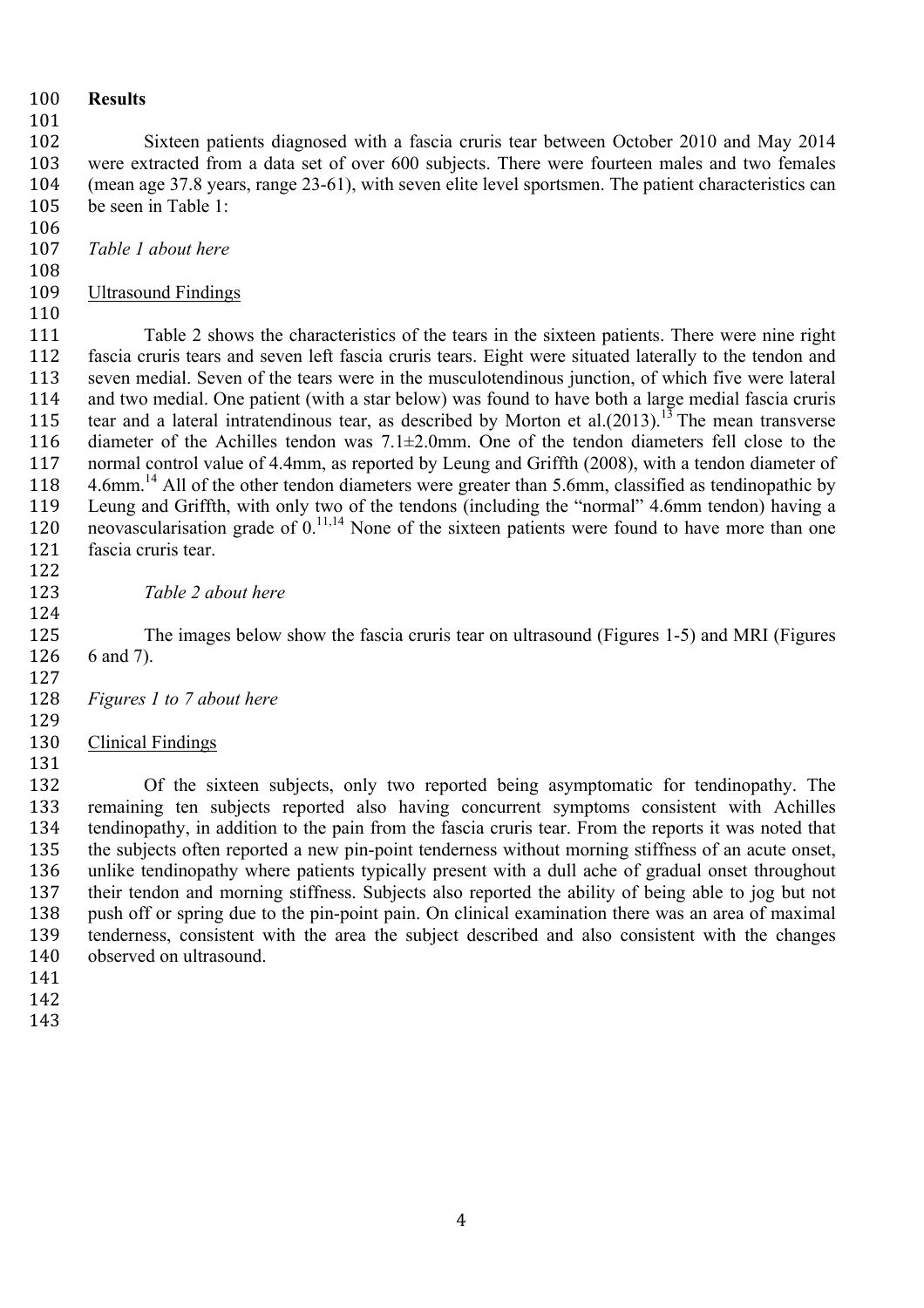#### **Discussion**

 This study reports sixteen fascia cruris tears (9 right; 7 left) presenting to a specialist MSK radiologist over the course of four years. Fourteen of the tears were present in men with only two in women. Seven out of ten (six data sets unavailable) were elite level athletes, including five current professional footballers. The mean age of presentation was 37.8 years with a range of 23 to 61 years. Ten of the sixteen subjects had concurrent symptomatic Achilles tendinopathy, with a mean tendon diameter of 7.1±2.0mm. These findings should be considered as a possible differential diagnosis when performing ultrasound scans of patients with Achillodynia.

#### *Strengths and Weaknesses of Study*

 This study builds on the study by Webborn et al. (2014) by showing an additional sixteen 157 cases with greater detail regarding the ultrasound findings, in what is likely to be a rare condition.<sup>7</sup> It looks in detail at the imaging findings and to establish other co-presentations of pathologies to aid clinicians in diagnosis.

 However, this study is a retrospective study based on ultrasound reports and images. Ideally confirmation of the ultrasound findings at surgery would be required, although it is recognised that elite athletes will want to aim to avoid surgery and invasive procedures. Therefore it is likely that the images and videos, alongside the ultrasound reports, are sufficient to establish this diagnosis as a cause of Achillodynia. Further work is required that includes long-term follow-up of these patients, especially in regards to changes seen on ultrasound and the optimum treatment regime for 166 this injury.

*Comparison to Literature*

 $\mu$  As described above, this study adds numbers to this newly recognised diagnosis.<sup>7</sup> These 171 findings do, however, differ somewhat from other studies on fascia cruris tears.<sup>7</sup> Previous work suggested a lower mean age of presentation (34.8 years) with a range that was skewed towards a younger population (11 – 48 years), although it is recognised that the numbers in both studies are relatively small. It should also be noted that no subject during the four year period, described in this study, was found to have more than one fascia cruris tear, unlike two patients in the Webborn et al.  $(2014)$  study who each experienced separate bilateral fascia cruris tears.<sup>7</sup> One subject in this study was found to have a medial fascia cruris tear and a separate posterior intratendinous tear within the same tendon (see Figure 5). Intratendinous tears have recently been described in the literature as echopoor areas detected on US situated within the tendon associated with a clinical history of point 180 tenderness.<sup>13</sup> This therefore differs from the fascia cruris tear which is separate from the Achilles 181 tendon.<sup>4</sup> The finding of co-existing pathologies is important as it indicates that clinicians must carefully elicit the correct history to endeavour to guide diagnosis; whilst in this case both were found to be painful it may be that two pathologies can co-exist, of which only one is currently the cause of Achillodynia.

 Table 2 shows that there were nine right fascia cruris tears and seven left fascia cruris tears. Eight were situated lateral to the tendon and seven medial. Seven of the tears were found at the musculotendinous junction, of which five were lateral and two medial. This therefore makes it difficult to come to any conclusion as to whether it is the fascia cruris from the gastrocnemius or 189 soleus that is more likely injured.<sup>1</sup> In the Webborn et al.  $(2014)$  study seven of the eleven tears described were lateral and it was suggested that this was due to tension through the fascia as the 191 foot pronates and supinates.<sup>7</sup> However, due to the essentially equal numbers seen on each side in our data any such mechanism would need to be driven both by supination for lateral tears and pronation for medial.

 A comparison study between controls and cases in 2007 showed a statistically significant 195 difference in antero-posterior diameter of the Achilles tendon  $(5.6$ mm case v 4.4mm control).<sup>14</sup>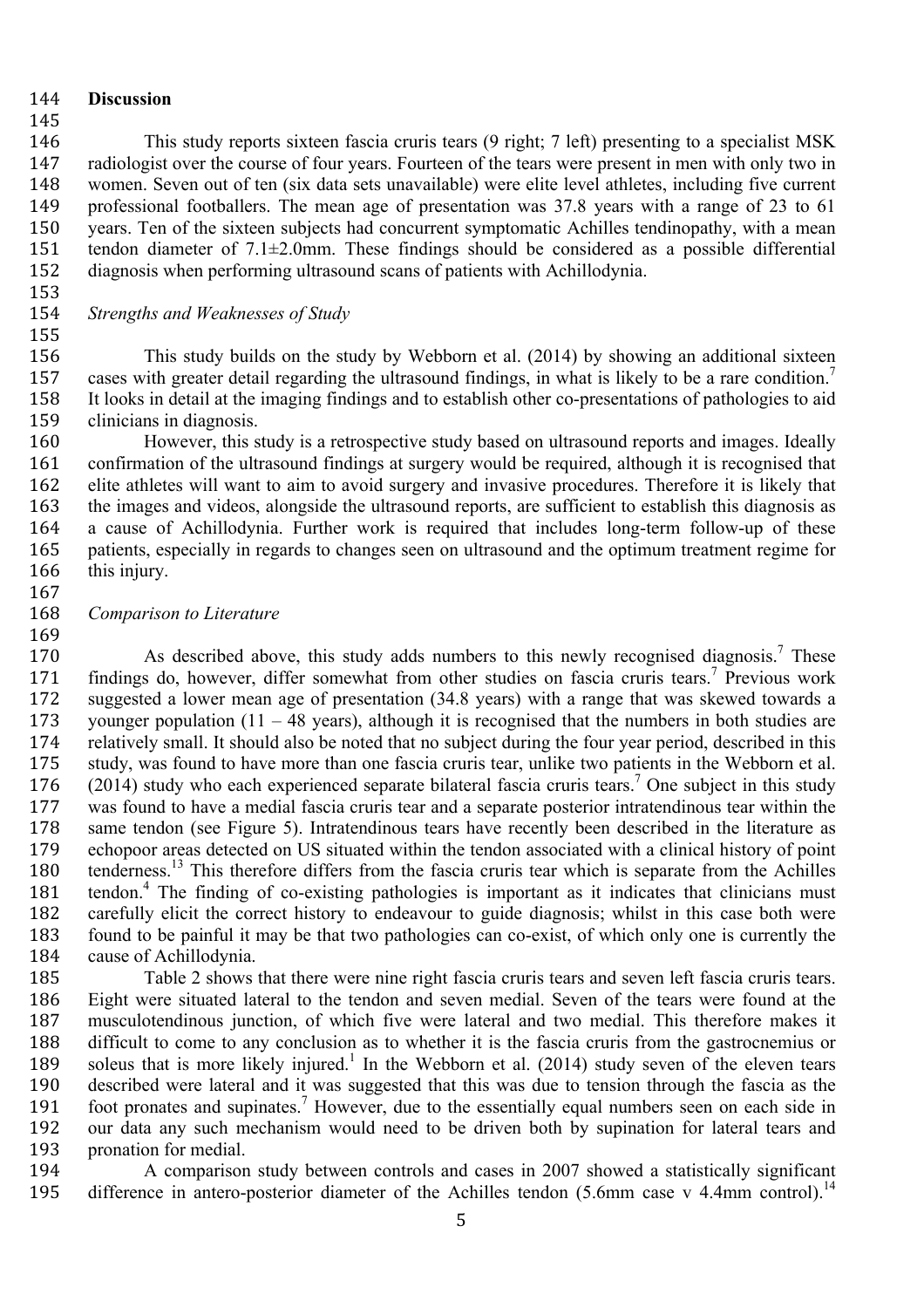Based on these values, only one of the tendon diameters described in Table 2 fell close to this normal control value (4.6mm in the study) with all the others greater than 5.6mm. This would therefore be consistent with Achilles tendinopathy being present alongside the fascia cruris tear. This also correlates with the degree of neovascularisation present, with only two (including the 'normal' 4.6mm tendon) having a neovascularisation grading of 0. It should be noted that despite the tendon appearing tendinopathic on ultrasound with an increased tendon diameter, two subjects reported being asymptomatic for tendinopathy; the remainder presented with symptoms consistent with tendinopathy in addition to the pain from the fascia cruris tear, again strengthening the need to carefully elicit the history and to always consider co-existing pathologies. In the Webborn et al. (2014) study only two of the nine patients had ultrasound changes consistent with Achilles 206 tendinopathy.<sup>7</sup> It could be the case, as Frankyln-Miller et al. (2009) suggested, that fascial pathology precedes tendinopathy, and thereby fascia cruris tears proceed tendinopathy, although the 208 timelines for the subjects described in this study do not correspond to this theory completely.<sup>15</sup> It may therefore be that previous Achilles tendinopathy predisposes a patient to a fascia cruris tear, or vice versa, but the important clinical point is that fascial tears can occur with or without tendinopathic changes.

 Anecdotally, from the ultrasound reports, the subjects all presented with similar symptoms. The subjects often reported pin-point tenderness without morning stiffness of an acute onset, unlike tendinopathy where patients typically present with a dull ache of gradual onset throughout their tendon and morning stiffness. Subjects also reported the ability of being able to jog but not push off or spring due to the pin-point pain. Again anecdotally on clinical examination there was an area of maximal tenderness, consistent with the area the subject described and also consistent with the changes observed on ultrasound. These descriptions are consistent with the description by 219 Webborn et al.<sup>7</sup> and should be actively described in future prospective studies. It should be noted that this study only describes the diagnosis of a FC tear and as a result the treatment used in the specialist MSK centre is not described; further work on this is required to establish its effectiveness.

 Figures 1-5 show echo-poor areas seen on ultrasound that correspond to the area of pin- point pain described by the subjects. Figure 3 shows the comparison of a normal to an abnormal image, with figure 4 showing the neovascularisation that has been found to grow into these tears, a useful sign on ultrasound if unsure of the diagnosis. The MRI images (Figures 6 and 7) also show the fascia cruris tear but is perhaps more difficult to detect and it may therefore be that ultrasound imaging is required if a fascia cruris tear is suspected on MRI. It should also be noted that ultrasound imaging is less costly than an MRI, allows side-to-side comparison, allows dynamic movement and can often be organised in a more timely manner, for example immediately in a clinic setting. However, unlike MRI, ultrasound does partially rely on operator skill with subtle probe manipulation required to optimally image the fascia cruris. This level of skill needs to be considered by physicians managing complex cases and if necessary an expert radiological opinion sought.

 The main differential diagnosis for a fascia cruris tear is peritendinitis or an intratendinous 234 tear.<sup>13</sup> However US features differ in that peritendinitis is said to cause altered intratendinous 235 structure and poorly defined Achilles tendon borders.<sup>16</sup> As can be seen clearly in Figure 1 and 2 above in a fascia cruris tear the Achilles tendon itself is not affected and it is instead outside the tendon that the echopoor area is seen. An intratendinous tear is an echpoor area situated centrally and extending to, but not through, the tendon periphery and so again differs from the images seen 239 above.

#### *Implications for Clinicians*

 Fascia cruris tears should be considered in the differential diagnoses for Achilles pathology. Such tears can be diagnosed on ultrasound but the examiner needs to be mindful of transversely tilting the probe at the tendon margins to optimally evaluate the fascia cruris, alongside a consistent clinical history and examination. Other imaging techniques such as MRI may also be useful to corroborate ultrasound findings. Fascia cruris tears appear to be more common in patients with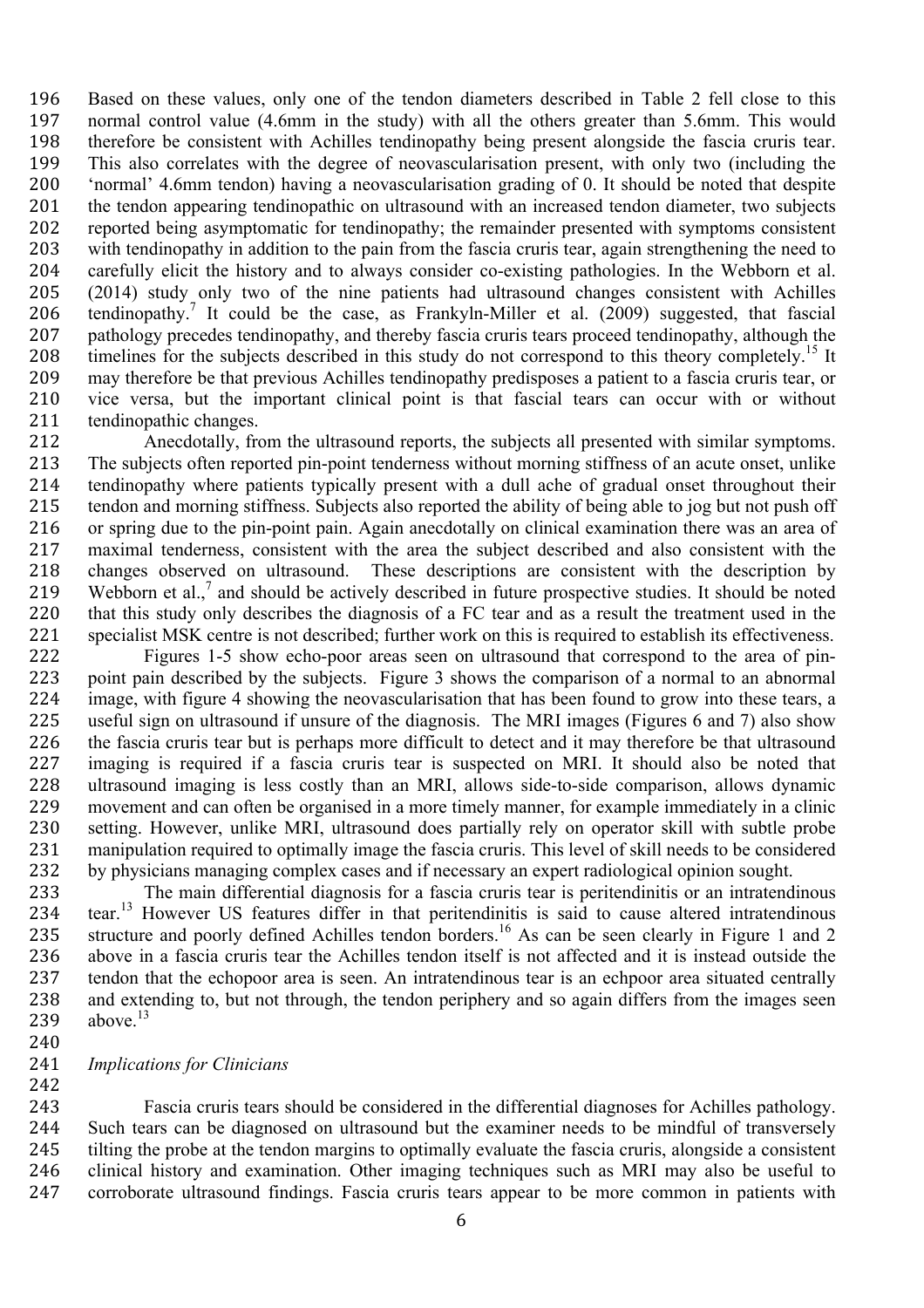tendinopathy but tendinopathy does not have to be present for a tear to occur, while tears also appear to be more common in subjects performing at a high sporting level. Tears need to be differentiated from acute paratendinitis where the clinical picture and sonographic findings are different. Co-existing pathologies should be considered and the exact cause of pain elicited. Prospective research that includes the sensitivity and specificity of both imaging and examination findings are required alongside assessment of optimal treatments, and its prevalence outside of a specialist centre.

## **Conclusion**

 FC tears are a newly recognised differential for Achillodynia. This study shows they can be diagnosed using their characteristic ultrasound findings of a hypoechoic area at the medial or lateral attachment to the Achilles tendon in the transverse plane. The diagnosis should be supported with a consistent clinical history and examination. Concurrent pathologies should be considered alongside 262 the presence of a FC tear.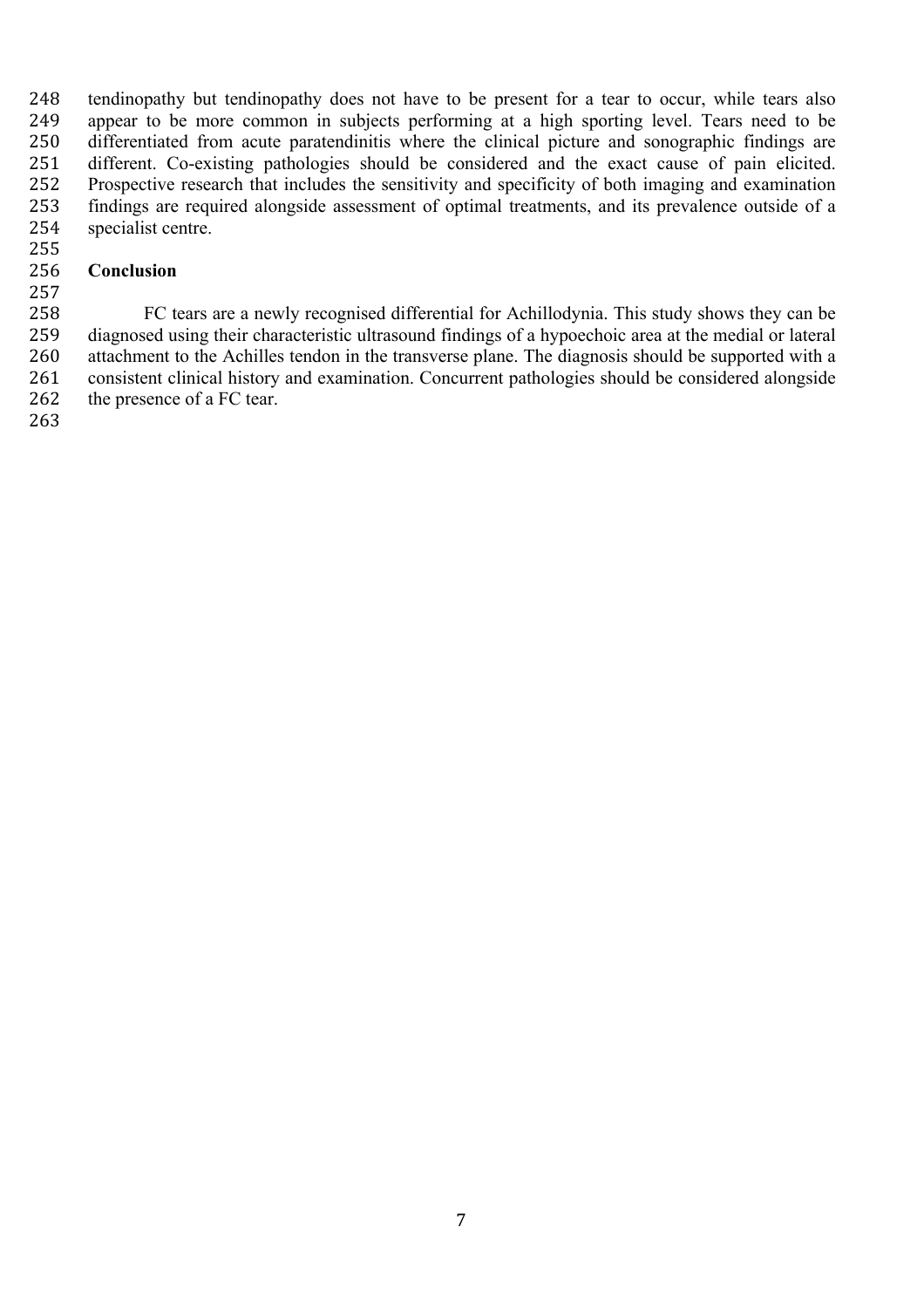## **References**

- 
- 1. Doral MN, Alam M, Bozkurt M, Turhan E, Atay OA, Donmez G, Maffulli N. Functional anatomy of the Achilles tendon. Knee Surg Sports Traumatol Arthrosc 2010;18:638-643.

2. Asplund CA, Best TM. Achilles tendon disorders. BMJ 2013;346:f1262.

 3. Bradshaw C, Hislop M, Hutchinson M. Shin Pain. In: Brukner P, Khan K eds Clinical Sports Medicine. Australia; McGraw-Hill; 2010:30:555.

 4. Stecco C, Cappellari A, Macchi V, Porzionato A, Morra A, Berizzi A, De Caro R. The paratendineous tissues: an anatomical study of their role in the pathogenesis of tendinopathy. Surg Radiol Anat 2014;36:561-572.

 5. Carmont MR, Highland AM, Rochester JR, Paling EM, Davies MB. An anatomical and radiological study of the fascia cruris and paratenon of the Achilles tendon. Foot Ankle Surg 2011;17:186-192.

 6. Del Buono A, Chan O, Maffulli N. Achilles tendon: functional anatomy and novel emerging models of imaging classification. Int Orthop 2013;37:715-721.

 7. Webborn N, Morrissey D, Sarvananthan K, Chan O. Acute tear of the fascia cruris at the attachment to the Achilles tendon: a new diagnosis. Br J Sports Med. 2014 Sep. doi: 10.1136/bjsports-2013-093273. [Epub ahead of print]

- 8. Padulo J, Oliva F, Frizziero A, Maffulli N. Muscle, Ligaments and Tendons Journal: Basic principles and recommendations in clinical and field science research. Muscles Ligaments Tendons J. 2013;3:250-252.
- 9. Beggs I, Bianchi S, Bueno A et al. European Society of MusculoSkeletal Radiology: Musculoskletal Ultrasound Technical Guidelines: Ankle. 2013. [Accessed on 27/08/2015] Available from: http://www.essr.org/html/img/pool/ankle.pdf.
- 10. Fredberg U, Bolvig L, Andersen NT, Stengaard-Pedersen K. Ultrasonography in evaluation of Achilles and patella tendon thickness. Ultraschall Med 2008;29:60-65.

 11. Peers KHE, Brys PPM, Lysens RJJ. Correlation between power Doppler ultrasonography and clinical severity in Achilles tendinopathy. Int Orthop 2003;27:180-183.

 12. Ohberg L, Lorentzon R, Alfredson H. Neovascularisation in Achilles tendons with painful tendinosis but not in normal tendons: an ultrasonographic investigation. Knee Surg Sports Traumatol Arthrosc 2001;9:233-238.

 13. Morton S, Parkes T, Chan O, Malliaras P, King JB, Perry JD, Crisp T, Maffulli N, Padhiar N, Morrissey D. Achilles Intratendinous Tears - A New Pathology? Results of a 4 year case series. (Poster) Presented at BASEM October 2013.

 14. Leung JL, Griffth JF. Sonography of chronic Achilles tendinopathy: A case-control study. J Clin Ultrasound 2008;36:27-32.

 15. Franklyn-Miller A, Falvey E, McCrory P. Fasciitis first before tendinopathy: does the anatomy hold the key? (Editorial) Br J Sports Med 2009;43:887-889.

- 16. Paavola M, Paakkala T, Kannus P, Jarvinen M. Ultrasonography in the differential diagnosis of Achilles tendon injuries and related disorders. A comparison between pre-operative ultrasonography and surgical findings. Acta Radiol 1998;39:612-619.
-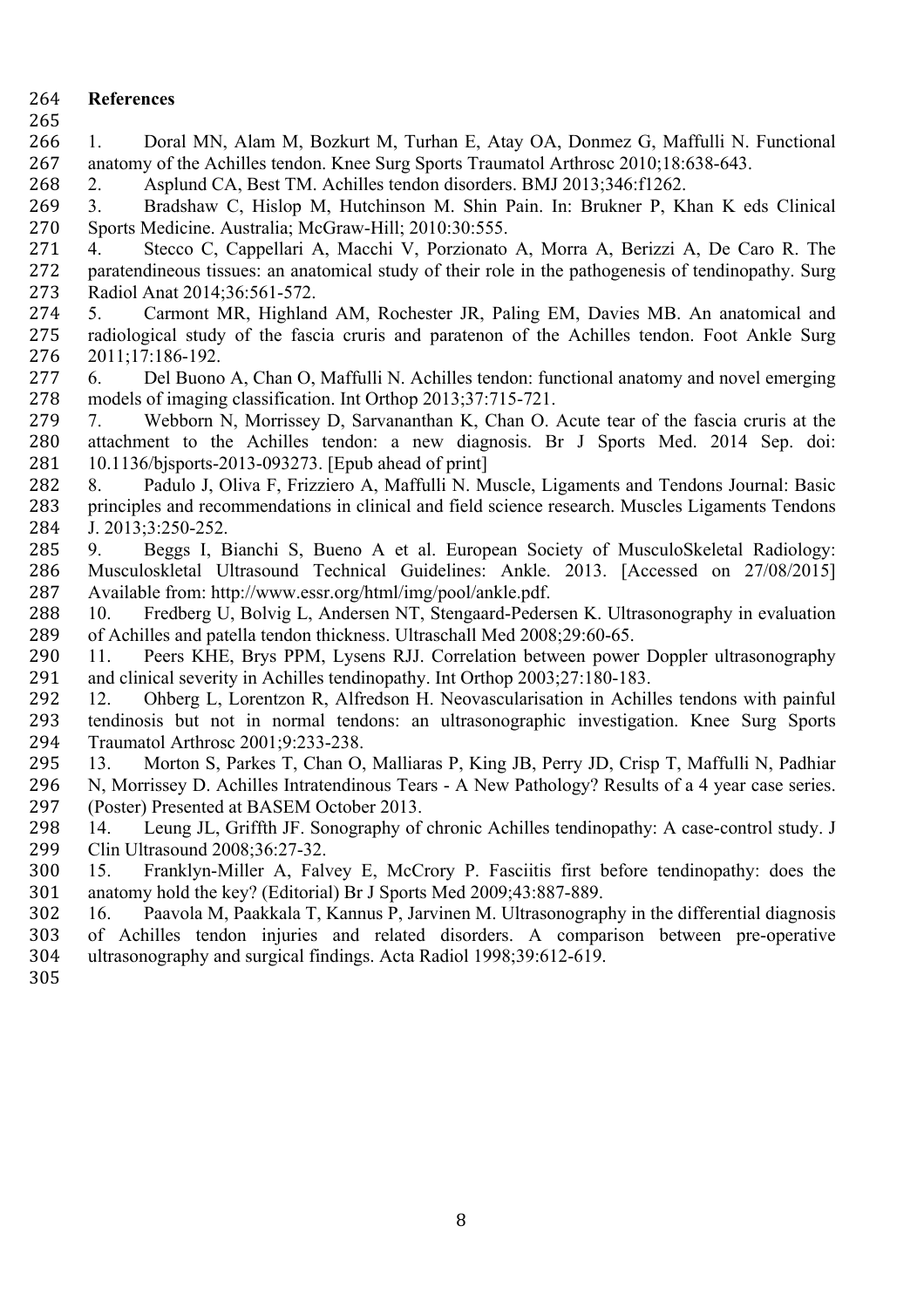# **Table Captions:**

- - *Table 1: Subjects Characteristics*
- *Table 2: Characteristics of the fascia cruris tears observed on ultrasound based on the Del Buono et al. classification<sup>6</sup>*